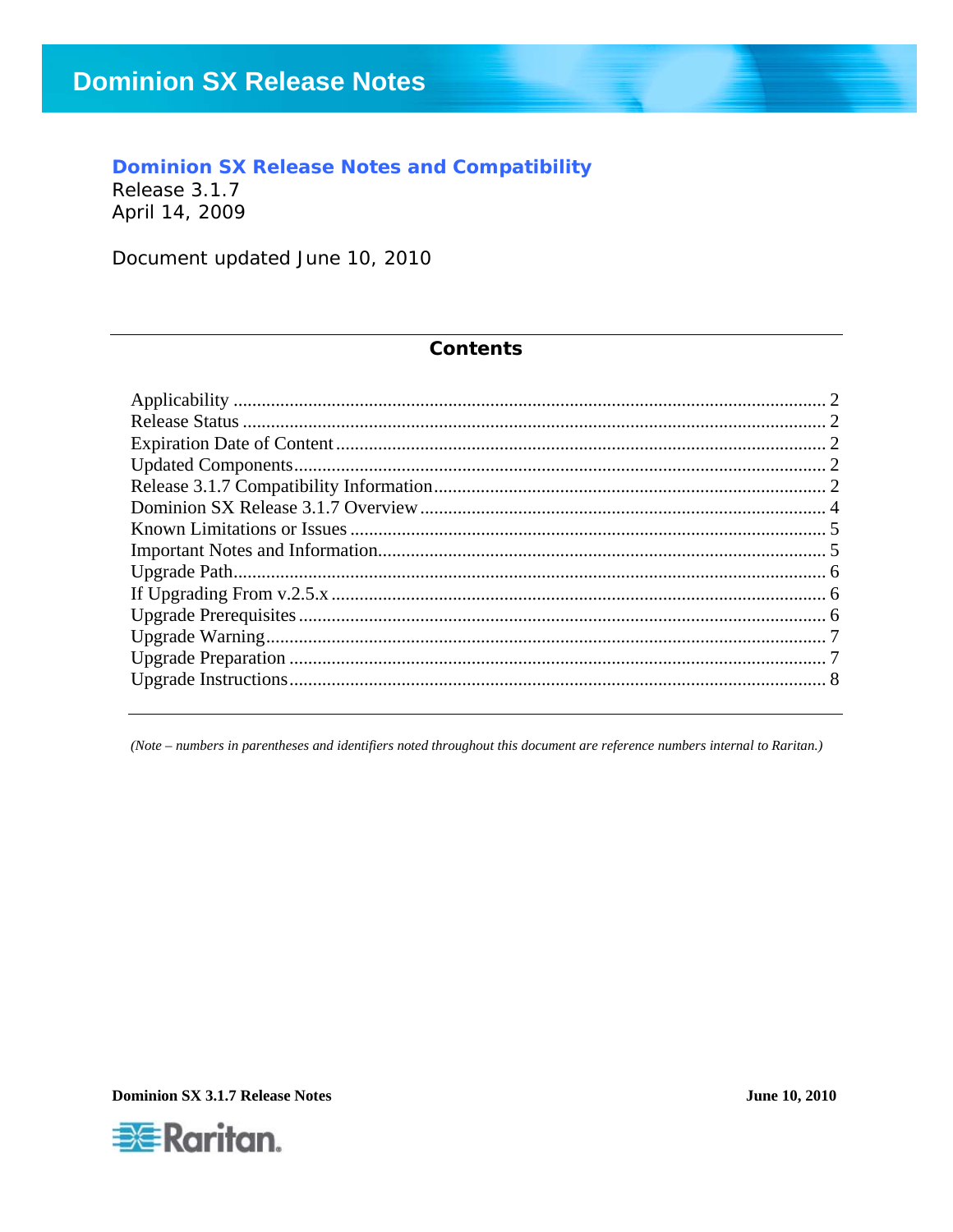## <span id="page-1-0"></span>*Applicability*

Release 3.1.7 is applicable to the Dominion SX.

SX Release 3.1.7 is **not** applicable to the Intel-based Dominion SX Models SX16 or SX32. These models have serial numbers starting with WAA, WAB, SX, WP, or WQ. These two models also can be identified from the back panel by the absence of the RESET pin hole.

If the SX unit's firmware version is lower than v.2.5.x, please do **not** apply this update. Contact Raritan Technical support for assistance.

#### *Release Status*

General Availability

### *Expiration Date of Content*

This document will be obsolete when the next generally available release is posted on the Raritan web-site. Contact Raritan Customer Support or check the website <http://www.raritan.com/support/Dominion-SX/> for updated versions of the SX firmware, release notes, user guide and standalone version of the Raritan Serial Console (RSC).

#### *Updated Components*

The new firmware file version is available for download at <http://www.raritan.com/support/Dominion-SX/>.

The following documentation has been updated for this release:

- **Dominion SX User Guide (Version DSX-v3.1.7-0Q-E)** user guide to the SX's local and remote browser based user interfaces and also for general SX usage.
- **Dominion SX Quick Setup Guide (Version 255-60-2010-00)**  reference for the quick setup of the SX.

#### *Release 3.1.7 Compatibility Information*

Dominion SX 3.1.7 is compatible with Raritan CommandCenter Secure Gateway versions 3.2.0, 4.0.0, and 4.1.0.

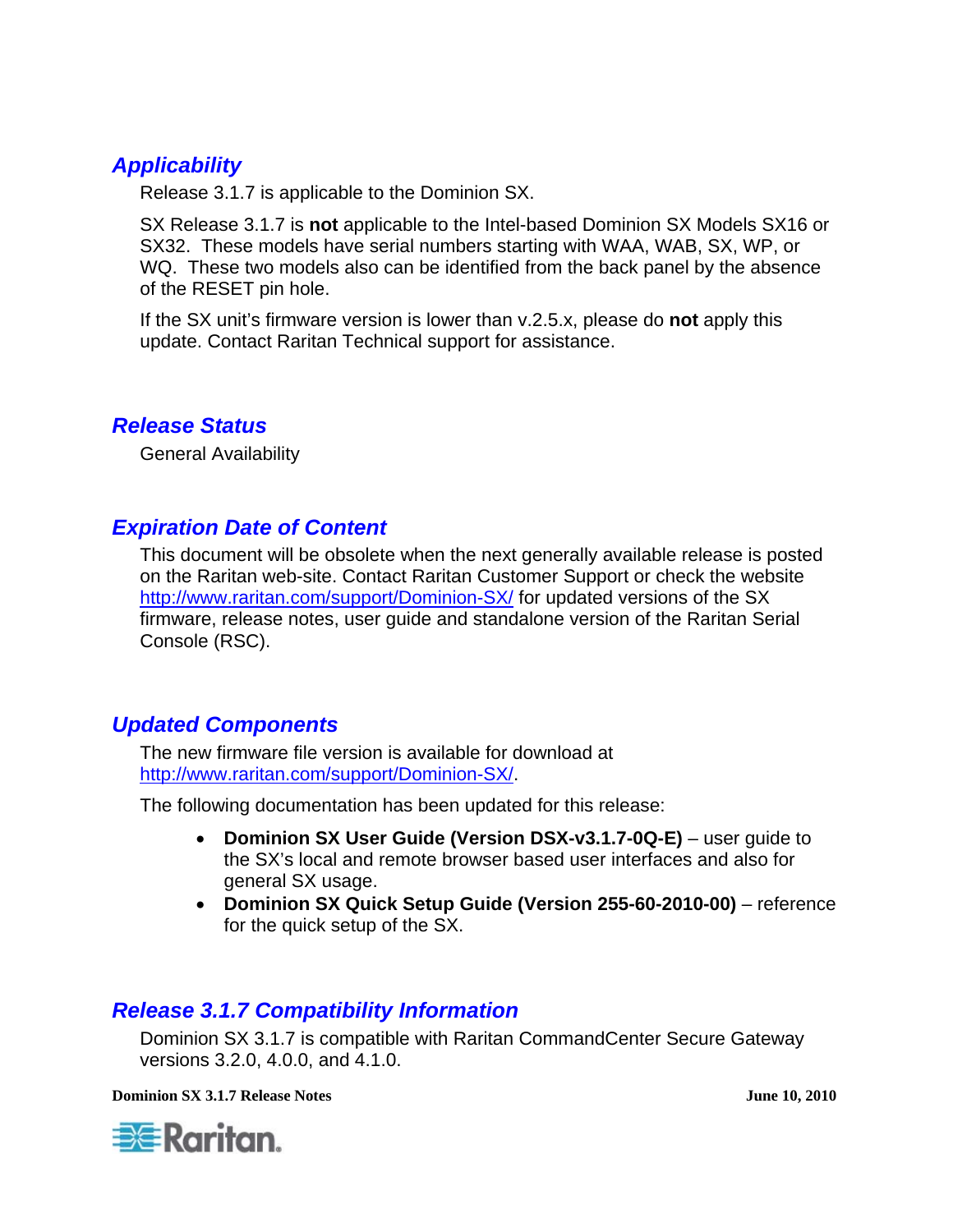Dominion SX 3.1.7 is compatible with the Raritan Serial Console (RSC) version 3.0.0, a Java client launched from the browser-based user interface or standalone from the desktop.

Dominion SX 3.1.7 is supported for use with the following client Operating Systems and applications.

| <b>Operating Systems</b>                                  | <b>Browser</b>                                   | <b>JRE</b>                    |
|-----------------------------------------------------------|--------------------------------------------------|-------------------------------|
| Windows 2000 SP4                                          | Firefox 3.0.7; IE6.0                             | JRE 1.6.0 03                  |
| Windows XP Home Edition SP3                               | Firefox 2.0.0.20; Firefox<br>3.0.7; IE7.0, IE8.0 | JRE 1.5.0_12; JRE<br>1.6.0 07 |
| Windows XP Home Edition SP2                               | Firefox 3.0.7; IE7.0, IE8.0                      | JRE 1.5.0 17                  |
| Windows XP Professional Edition SP3                       | Firefox 2.0.0.20; IE7.0,<br>IE8.0                | JRE 1.6.0 07                  |
| Windows XP Professional x64 Edition SP2                   | Firefox 3.0.6; IE6.0                             | JRE 1.6.0 07                  |
| Windows Server 2003 Standard Edition<br>SP <sub>2</sub>   | Firefox 3.0.3; IE7.0, IE8.0                      | JRE 1.6.0 07                  |
| Windows Server 2003 Enterprise Edition<br>SP <sub>1</sub> | Firefox 3.0.7; IE7.0, IE8.0                      | JRE 1.6.0 05                  |
| Windows Vista Business x64 SP1                            | Firefox 3.0.7; IE7.0, IE8.0                      | JRE 1.6.0 07                  |
| <b>Windows Vista Ultimate</b>                             | Firefox 3.0.7; IE7.0, IE8.0                      | JRE 1.6.0 07                  |
| Windows Server 2008 Standard x64 SP1                      | Firefox 3.0.7; IE7.0, IE8.0                      | JRE 1.6.0 07                  |
| Fedora Core 6                                             | Firefox 3.0.7                                    | JRE 1.6.0 05                  |
| Suse Linux 10.1                                           | Firefox 1.5.0.3                                  | JRE 1.6.0 03                  |
| Red Hat Enterprise Linux Server 5.2                       | Firefox 3.0.7                                    | JRE 1.6.0_07                  |
| Ubuntu 8.4                                                | Firefox 3.0.7                                    | JRE 1.6.0 07                  |

**Dominion SX 3.1.7 Release Notes June 10, 2010** 

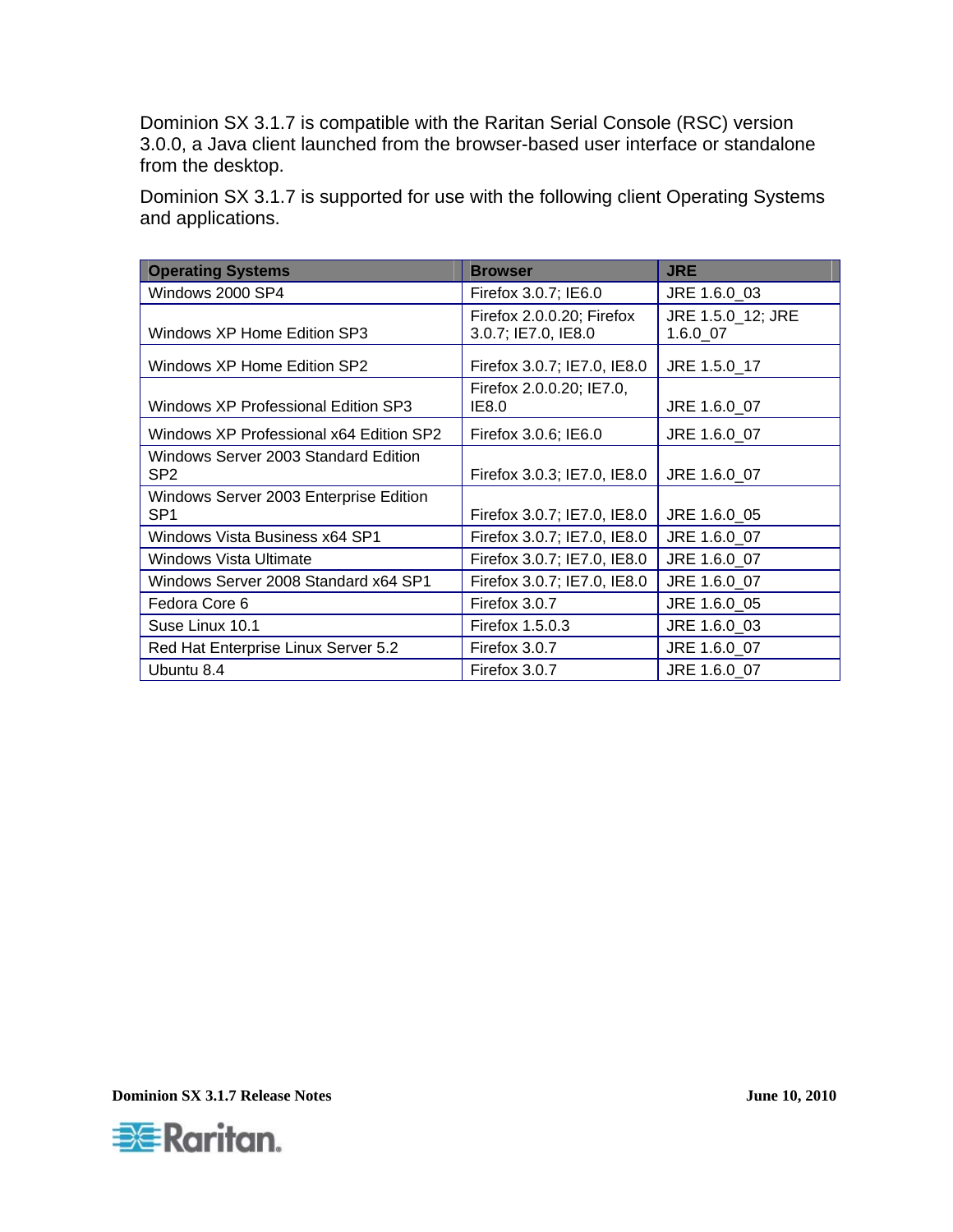## <span id="page-3-0"></span>*Dominion SX Release 3.1.7 Overview*

Version 3.1.7 is a maintenance release, with the following items being resolved, documented and closed.

#### **Fixes in This Release**

| <b>Identifier</b> | <b>Description</b>                                                           |
|-------------------|------------------------------------------------------------------------------|
|                   |                                                                              |
| 9574              | <b>LAN</b> failover issue                                                    |
| 12081             | SX not searching all LDAP containers                                         |
| 16852             | Inconsistency between CLI and GUI related to power cycle delay<br>period     |
| 16874             | Inconsistency between CLI and GUI related to port syslog message<br>category |
| 17727             | IP reversed in user management screen                                        |
| 17905             | Backup and restore issue                                                     |
| 18066             | VeriSign certificate                                                         |
| 18082             | IP tables log not sending message                                            |
| 18550             | Unable to use sendbreak to get into password recovery mode                   |
| 18559             | Modem connection issue                                                       |
| 18856             | Inconsistency between CLI and GUI when enable/disable modem                  |
| 18937             | Problem connecting with external modem                                       |
| 18962             | SSH connection reported to be slower than pre-3.1.6                          |

#### **FAQ / Documented**

| <b>Identifier</b> | <b>Description</b>                                                |
|-------------------|-------------------------------------------------------------------|
| 18542             | Resetting the DPA IP address to 0.0.0.0 requires factory reset    |
| 18602             | User guide incorrectly mentions 'IP Auto configuration' as 'None' |
| 18317             | Support 100M for serial devices                                   |
| 18890             | Documented the rear panel status LED in the user guide            |
| 19044             | Port status in DSXA-16/DSXA-32                                    |
| 19078             | Exit command                                                      |

#### **Issues Functioning as Intended / Will Not Fix**

| <b>Identifier</b> | <b>Description</b>            |
|-------------------|-------------------------------|
| 18506             | SX 3.1.6 security scan issue  |
| 17696,            | Vulnerability issue inquiries |
| 18064,            |                               |
| 18376             |                               |

**Dominion SX 3.1.7 Release Notes June 10, 2010** 

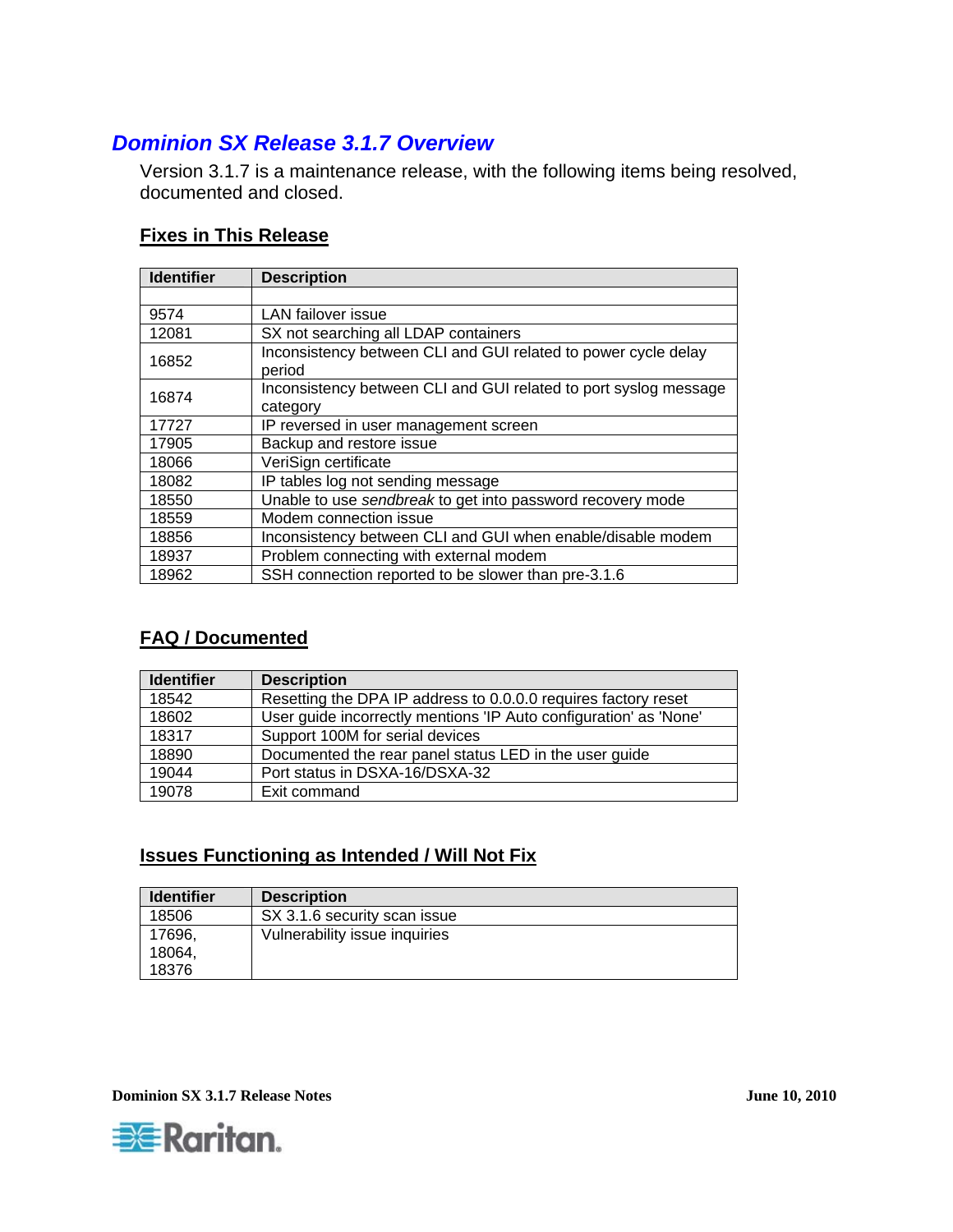## <span id="page-4-0"></span>*Known Limitations or Issues*

- Dominion SX units that cannot obtain an IP address through DHCP or configured with static IP addresses may not perform configuration backup successfully. Workaround is to issue the following command from the local terminal port, SSH or Telnet: 'admin > Config > Log > eventlogfile style wrap'. This command needs to be executed only once and all subsequent backup operations will be successful.
- If experiencing slow SSH connectivity in SX 3.1.5 or SX 3.1.6; after upgrading to SX 3.1.7 please invoke the "ssh enable true" command from CLI "admin > Config > Services >" menu or GUI Setup->Configuration->Services menu (19127).
- Raritan Serial Console version 3.0 requires the 'History Buffer Size' setting in Emulator/ Settings menu of RSC to be less than 8192 before the upgrade. Higher values will prevent the Raritan Serial Console from opening successfully after the upgrade.
- When generating CSR through CLI, the parameters cannot have spaces. Workaround is to use the GUI to generate CSR if spaces are needed in any of the parameters.
- Dominion SX does not use encrypted private keys. If the SX is not used to generate the certificate signing request, encryption need to be removed from the external certificate's private key. The command "openssl rsa -in server.key -out server2.key" removes the encryption from server.key and provide server2.key, which is the unencrypted private key suitable for use with Dominion SX. Encrypted private keys are used to prevent the web server being started by unauthorized users. Since DSX does not allow users to access the web server directly, an encrypted private key is not required and does not compromise security.
- Nessus may report a false positive of medium severity. The banner will indicate that the version of Apache 2.2 installed on the remote host is older than 2.2.9. Affects of this could include:
	- o Improper handling of excessive forwarded interim responses may cause denial-of-service conditions.
	- o A cross-site request forgery vulnerability in the balancer-manager interface of mod\_proxy\_balancer.

Note that the remote web server may not actually be affected by these vulnerabilities. Nessus does not attempt to determine whether the affected modules are in use or check for the issues themselves. (CR16726)

### *Important Notes and Information*

The minimum configuration requirements for the Raritan Serial Console are:

- CPU speed of 1.0 GHz
- RAM of 512 Mbytes.

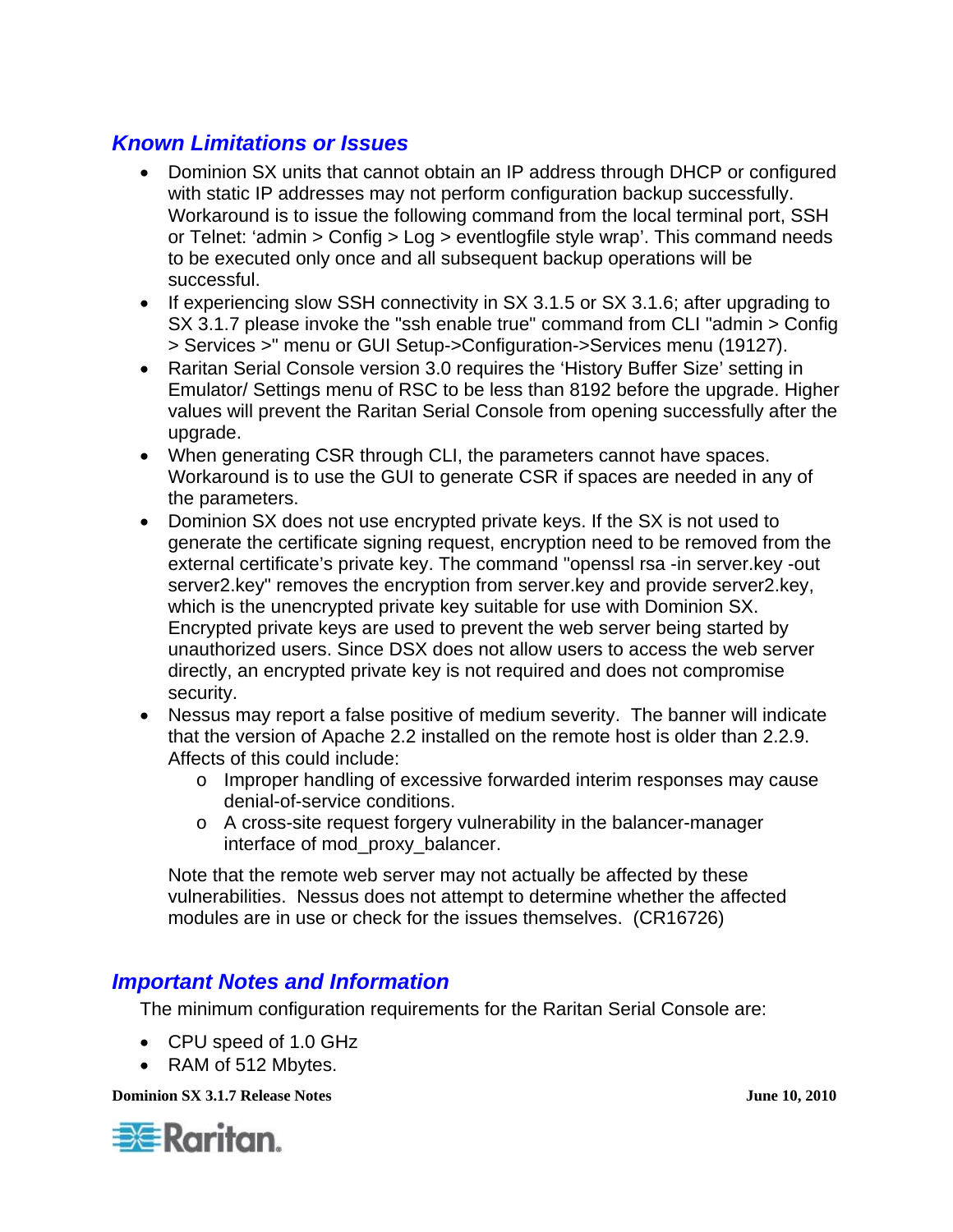- <span id="page-5-0"></span>• When changing certain key administrative settings (IP Address, IP Gateway etc.), you must re-boot the SX for the new parameter(s) to take effect.
- The Administrator should warn all users when a re-boot is necessary.
- The Administrator should change the necessary parameters and then perform a re-boot for the settings to take effect.

## *Upgrade Path*

To upgrade to this release you must be running Dominion SX firmware version 2.5.x or higher.

# *If Upgrading From v.2.5.x*

- The port used for SX application is now **changed from TCP port 51000** (or other user- specified high-numbered port) **to TCP port 5000**. This port is also renamed as the CSC port.
- The Discovery port used for CommandCenter communications is not changed, and remains at UDP port 5000. CommandCenter Secure Gateway 3.1.1 is required for release compatibility.
- User groups are now supported, so users can now be put into groups that are function-based, rather than user based.
- To accommodate the many new features, the TCL interpreter has been removed.
- The factory default inactivity timeout has been changed to 10 minutes (from 5 minutes).

## *Upgrade Prerequisites*

If you have any questions, or the SX to be upgraded does not meet the prerequisites listed below, please stop and contact Raritan Technical Support for further instructions. Please read the entire instructions before proceeding with the upgrade.

- 1. Raritan Serial Console version 3.0 requires the 'History Buffer Size' setting in Emulator/ Settings menu of RSC to be less than 8192 before the upgrade. Higher values will prevent the Raritan Serial Console from opening successfully.
- 2. It is highly recommended to clear up any event logs before upgrade is started to free up space
- 3. Only Administrators can upgrade the SX.
- 4. There should not be any active users using the Dominion SX; this means that no users, other than the Administrator performing the update, are logged into the

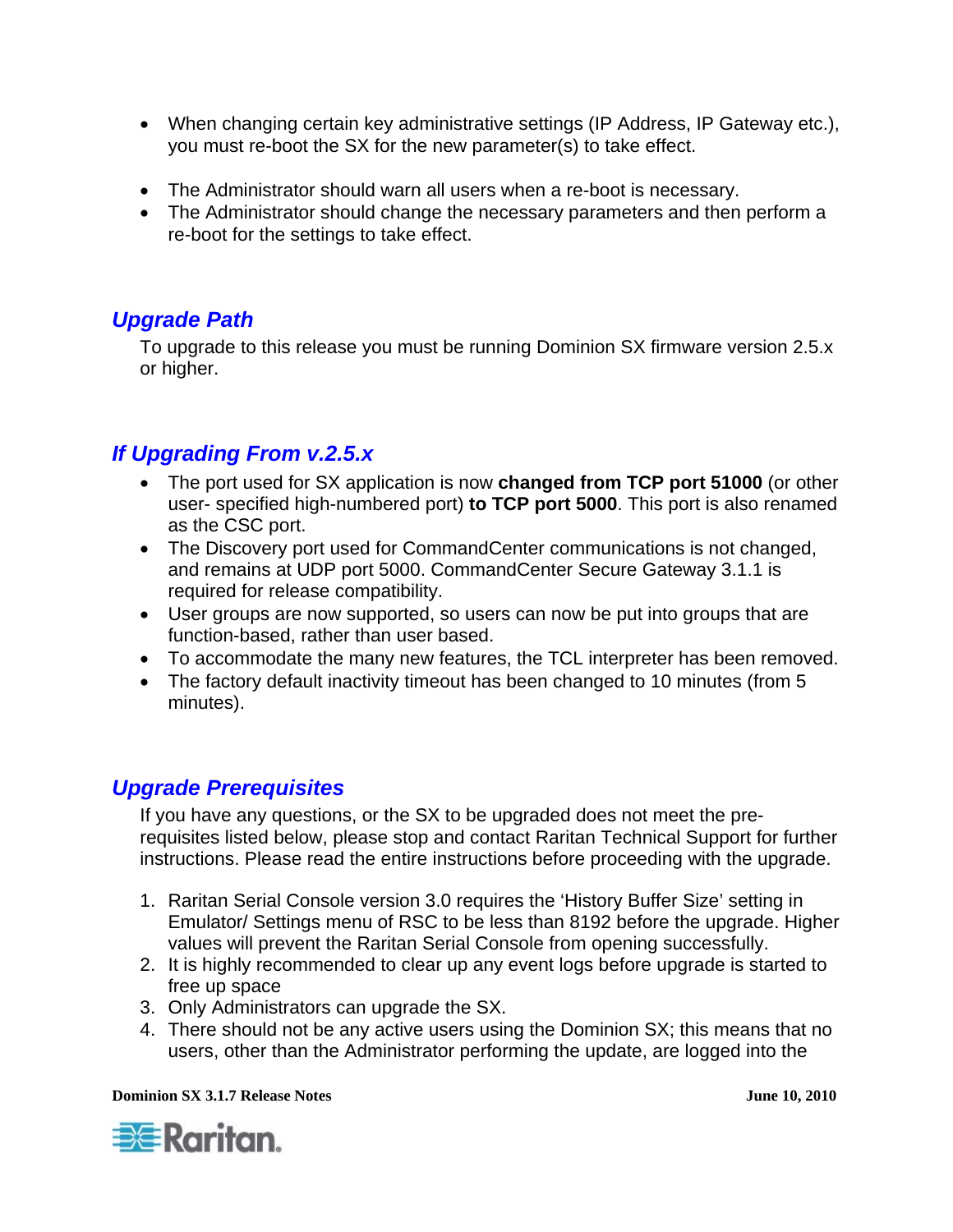unit.

- <span id="page-6-0"></span>5. The software upgrades are written to flash memory, and this takes time to complete. Please do not power-off the unit, or disconnect the Ethernet connection while the upgrade is going on.
- 6. If doing the firmware upgrade over a VPN, ensure that the connection is stable and that no inactivity timeouts have been set.
- 7. If operating through a router/firewall, the FTP port (TCP port 21) may be blocked and the upgrade may not be possible; in this case, a local FTP server is necessary to upgrade the Dominion SX unit.
- 8. Please make sure the ftp server idle timeout is set to 20 minutes or greater.
- 9. If running an FTP server on a Windows PC to upgrade the Dominion SX unit, please read the following additional notes:
	- a. Disable the Windows Firewall before doing the upgrade, or else the upgrade will fail.
	- b. If using VPN software (like Cisco's VPN client), it may also have a built-in firewall that blocks FTP access to the Windows PC. By default when the Cisco VPN client is loaded (it may or may not be in use), the firewall is running automatically, so it has to be disabled to allow the Dominion SX to access the FTP server on the Windows PC.
	- c. Additional operating system security settings, and optional software, may also prevent an FTP server on the Windows PC from being accessed from the Dominion SX unit.
	- d. On a heavily loaded Windows PC (with lots of applications running), connection timeouts to the FTP server may cause the upgrade to be aborted; it is best to close all applications except the FTP server to complete the upgrade.

## *Upgrade Warning*

**Important: During an upgrade procedure, do not attempt to access any unit features or functions, including, but not limited to, Reset and Exit. Interrupting the upgrade procedure can cause memory corruption and render the unit nonfunctional. Such an action may void the warranty or service contract, and in such a case unit repair/replacement costs may be solely the responsibility of the user.** 

## *Upgrade Preparation*

- 1. Download the upgrades file(s) onto a local FTP server.
- 2. Unzip the files.
- 3. Locate and select the DIRECTORY where the unzipped SX firmware is located on the FTP server.

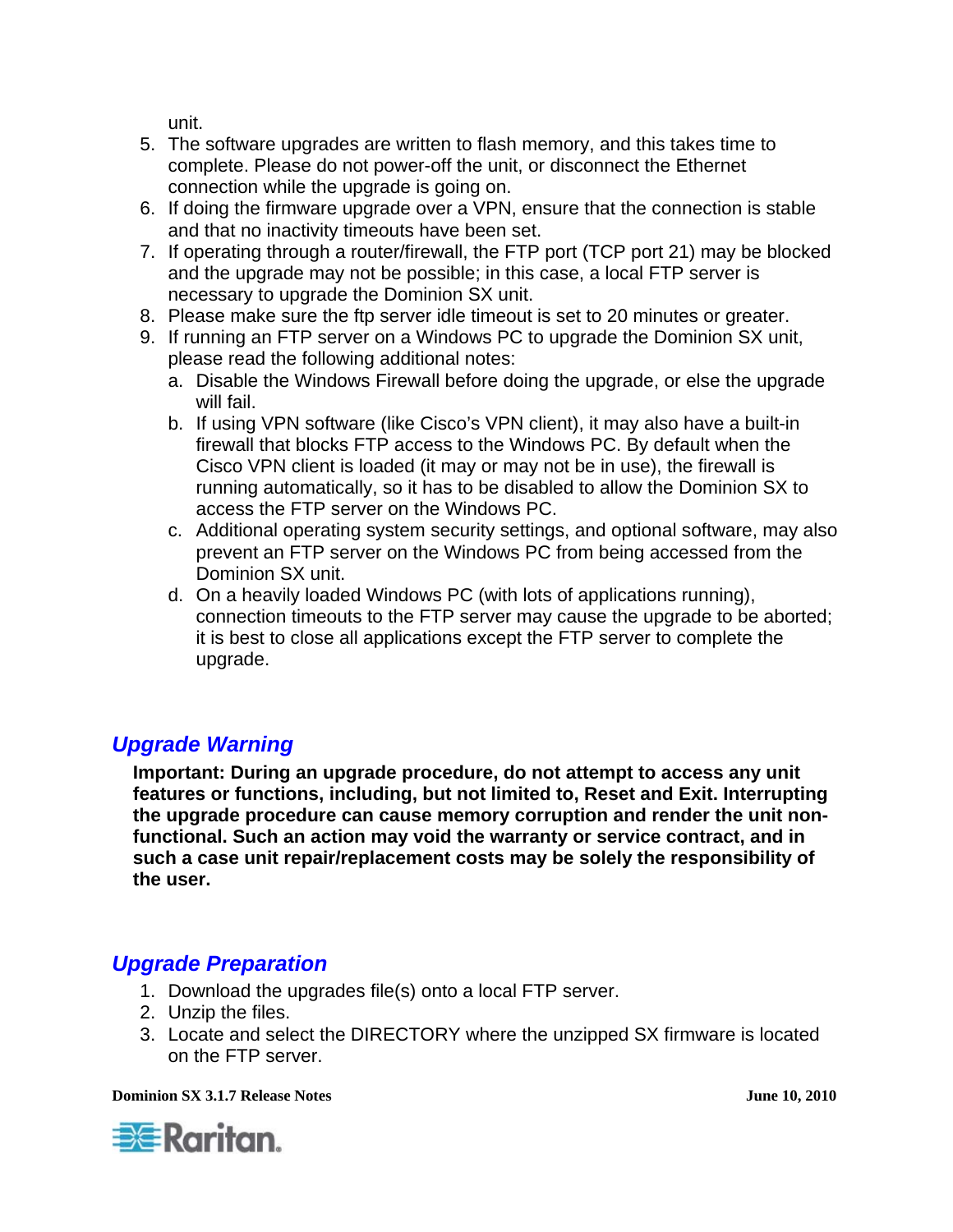- <span id="page-7-0"></span>4. Obtain the IP address of the FTP server.
- 5. Obtain the File Path to the upgrade file(s). A file-name is not necessary, just the right path to the directory containing the upgrade files. For example, C:\Documents and Settings\SX30\UpgradePack\_2.5.6\_3.1.6\Pack1of1
- 6. Obtain a user account (Optional) if "anonymous" access to the FTP server is not supported.
- 7. Close any remote or local SX sessions to all devices connected to the Dominion SX unit – servers, power strips, and serial devices.
- 8. Close all open Raritan Console windows.

**Note**: Many upgrades can be performed "anonymous" from the FTP server and the default settings of this screen are for an anonymous upgrade. However, some FTP servers require a user name and password. If this is the case, the administrator can uncheck the "Anonymous" box and enter the correct user name and password for the FTP server.

### *Upgrade Instructions*

#### **Note: For best results, the SX device should be re-booted before the firmware upgrade is applied. This will ensure that no users are logged in and/or no sessions are active.**

- 1. In Internet Explorer (or other supported browser), type in the IP address of the Dominion SX unit, and login as an Administrator
- 2. Click the Maintenance menu
- 3. Click the Firmware Upgrade section in the Maintenance menu.
- 4. Type the IP Address in the IP address field, usually is the FTP server IP address
- 5. Type your Login name in the Login field.
- 6. Type your Password in the Password field.
- 7. Type the File Path in the File Path field.
- 8. Click Upgrade.
- 9. The firmware upgrade may take up to 60 minutes per SX
	- a. Pre-reboot upgrade time (time required to copy files and extract some files) is 20 minutes
	- b. Post-reboot file extraction time (time required to extract files (which were copied during upgrade) at boot up time is 40 minutes
	- c. **DO NOT REBOOT OR POWER CYCLE THE SX!**
	- d. Once the upgrade is initiated, the status bar will indicate the progress of the upgrade and a pop-up window will notify the user once the upgrade procedure is complete. **The progress bar may pause for a long period at certain points; this is normal.** Should a pop-up window not occur, the the upgrade history can be checked after the system reboots automatically (19130).